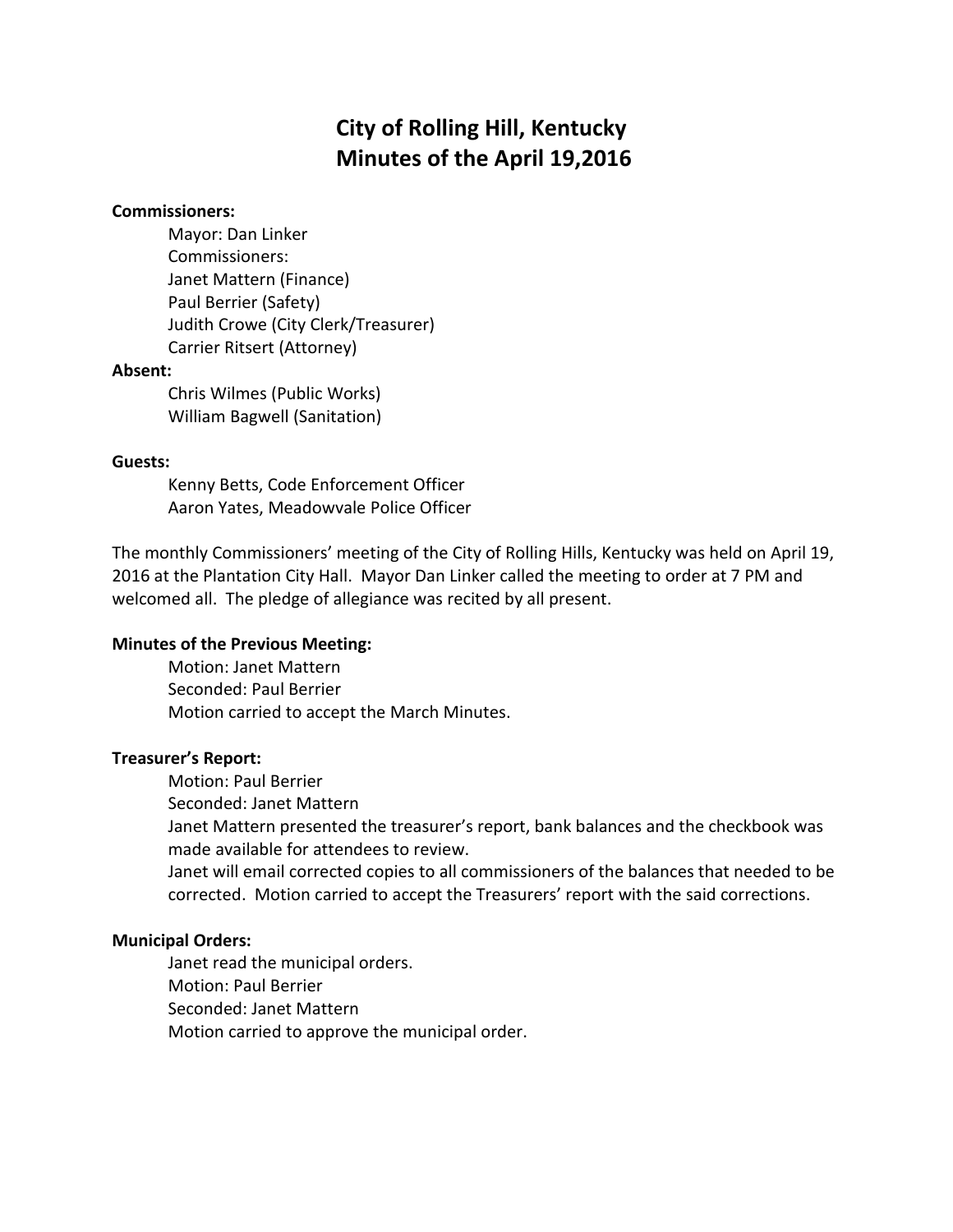### Mayor's Report:

Dan Linker did not have a mayor's report. He stated that everything on the agenda would cover what he had to put in the mayor's report.

Commissioners Report:

## Sanitation:

No report as sanitation commissioner was absent.

## Public Works:

Chris was absent but he emailed his report to Janet. There are 2 street lights, new pot holes on Goose Creek. He has received a bid of \$19,265.00 to pave Goose Creek from Westport Road to Aylesbury. We need to contact other paving companies to get bids on paving jobs. There was discussion regarding Public Works that we need to wait until we can get more bids before any paving work is done. There is a problem with the lawn contractors. There was also discussion about the lawn contractors regarding excess weeds, mulching, trash pickup prior to mowing all responsible areas and no spring plantings yet. The corner of Westport Road and Langdon was not mowed at all no flowers have been planted yet. In the contract it stated that they would plant spring and fall flowers, Chris needs to contact Mike and inquire about the planting. There was also discussion about the curbing that is supposed to be repaired and people parking in front of the truck entrance off of Goose Creek.

## Safety:

Paul Berrier gave his report and stated that the owners of the Korean restaurant will paint the building and pick up the glass. Saturday someone broke into the store. City ordinances also pertain to the businesses and are covered by the Code Enforcement.

The security cameras should be located near the shopping center and would cost about \$1,000.00 per camera, and they would show us what trucks are doing the damage to the medians. Paul has asked Chris to do the bids because of conflict with security equipment. Paul will talk to Meadowvale and John Aubrey about doing the same job for the same amount of work. Will work on a formal bid for the new year budget, increase lighting, trash cans and/or benches, will get prices for these items.

All the signs need to be replaced, as the signs are under the new KSR regulations. Need to check and see how it is stated. Meadowvale and Westwood both have already had their signs completed.

# City Attorney:

Carrie Ritsert gave her repost, see attached. She has made contact with the owner of the property at 9120 Kenlock and work is in process.

The business license amendment is on hold until the June meeting when the budget and everything else is completed, that is the pay ordinance and tax and budget.

Janet Mattern made a motion to raise the City Clerk Salary to \$8000.00. It was seconded by Paul Berrier. All were in favor of the motion.